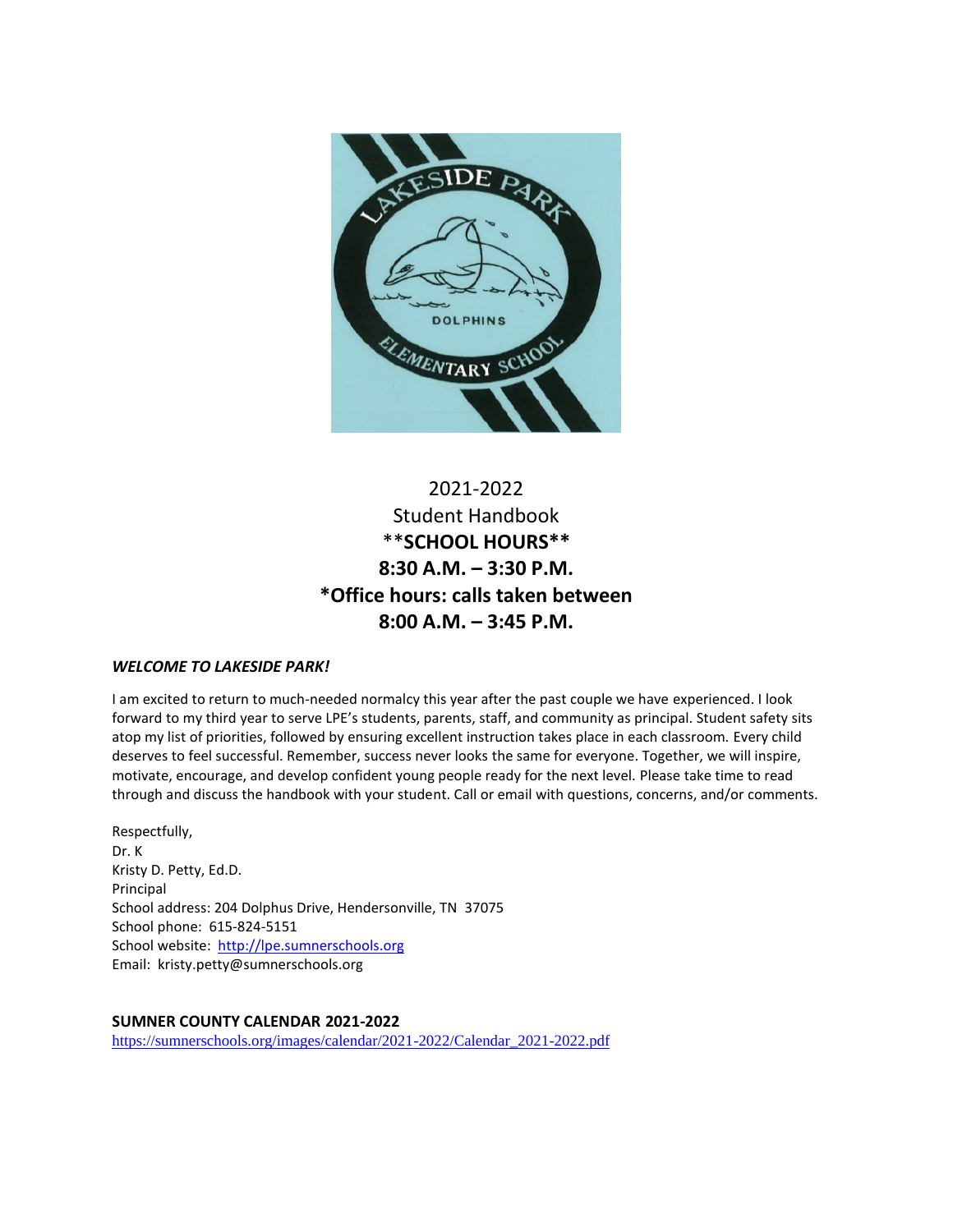## **REGISTRATION**

#### IMMUNIZATIONS:

An official State of Tennessee record card signed by the health provider (doctor or Health Department) must be given to the school prior to school attendance. Students who do not have the official state health card will not be permitted to attend school.

#### PHYSICAL EXAMINATION:

An official State of Tennessee physical examination record will be required for all students entering public school for the *first time.*

#### ENROLLMENT AGE:

Students enrolling in kindergarten must be *five years of age by August 15.* Beginning first graders must be six years of age by the same date.

### BIRTH CERTIFICATE:

The Sumner County Board of Education requires all students to present a certified copy of the birth certificate at the time of registration. This copy should have a state identification number at the top. A mother's copy or hospital certificate of live birth is not acceptable. A school copy will be made for the child's record.

#### PROOF OF RESIDENCE:

Two proofs of residency are required **every school year by all students.** Notary public or written letters are not accepted. Current invoice/bill (electric, gas, water, landline telephone) assigned to a specific address and the primary custodial parent/guardian. (Cell phone bill is not accepted.)

A photo ID is requested to identify the parent/guardian enrolling a child.

### **ATTENDANCE**

#### ABSENCES:

School attendance is compulsory for every child in the state until he or she reaches the age of 18 or graduates from high school. A student who has an excessive number of absences may be required to show a doctor's statement to verify his illness. Frequent truancy, tardiness, and absences will be referred to the attendance officer. All students are required to bring a note from home on the day following an absence from school**.** *Possible excused absences:* student's personal illness or hospitalization, death in the family, special recognized religious holidays regularly observed by a particular faith, required court appearances, vacations/trips must be approved by the principal prior to departure, other emergency circumstances beyond the control of the student, and other approved school related activities. Attendance policies will be sent home from the classroom teacher the first week of school and/or registration night. Please contact the school attendance clerk with any questions.

#### MAKE – UP WORK:

It is the student's responsibility to complete all missed assignments and to arrange a convenient time with the teacher for making up tests and/or projects. Make-up work should be completed within a reasonable time for it to be of any benefit to the child. The office should be notified by 10:00 A.M. when assignments are being requested for an absent student. Assignments will be left in the office to be picked up after 3:40 P.M. Parents should not interrupt a class to obtain assignments.

#### EARLY DISMISSAL:

If a child needs to leave school early for a doctor's appointment, parents must come to the office to sign the child out (and back in afterwards). Children who attend for over three hours and thirty minutes will be counted present for the day.

Students who become ill during the day may see the nurse. Illness may result in pickup of student. Any person taking your child from school must be listed on his/her registration card and show a valid ID. TARDIES: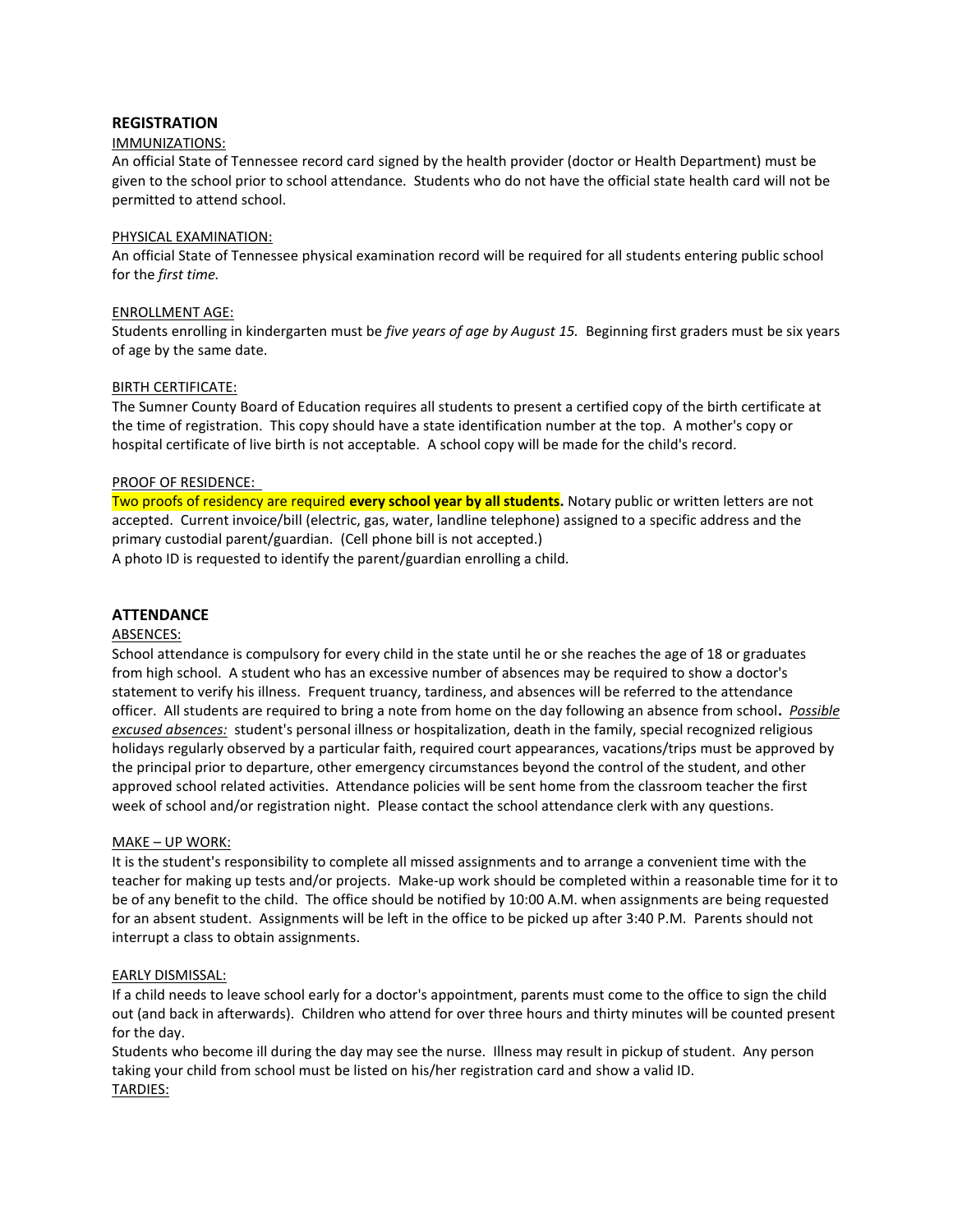Students start entering their classroom at 8:20 A.M. Instruction begins at 8:30 A.M. Students **arriving after 8:30 A.M.** must get a tardy slip from the office. Students who report late or leave early will not be excused unless they have a doctor's note. Parents/visitors will need to be out of the building by 8:30 a.m.

### **ARRIVAL/DISMISSAL PROCEDURES**

#### MORNING ARRIVAL:

\*All students go to the gym or breakfast if they arrive between 8:00 and 8:20. **DO NOT drop off your child and leave before 8:00**. Supervision will not be available before 8:00 a.m.

\*Parents will need to form one lane of traffic. Passing other vehicles will not be permitted. PLEASE PULL UP ALL THE WAY and follow directions of adults outside.

\*Please observe a **10 MPH** speed limit and adhere to the NO CELL PHONE use law.

**\*Please refrain from parking and walking students to the front door unless you need to go to the office. This slows down traffic. The cars in the drop off lane will have first priority. You can still be considered late when walking your child to the door.** 

\*Parents must come to the office to sign child in if arriving after 8:30.

#### AFTERNOON DISMISSAL:

Walkers will be dismissed first beginning at 3:30 pm. K-2 will dismiss out front doors. Grades 3-5 will dismiss out the side door (gym side of building) including their siblings. Car tags must be visible.

Parents will need to form one lane of traffic and follow the directions of the teachers on car duty. Children will be permitted to load once your car reaches a complete stop. We will load building side only. This is for your child's safety. Please observe the 10 MPH speed limit.

Bike riders are expected to ride directly home. Students who ride bicycles to and from school need to know safety rules for bike riding. Parents are responsible for their child's safety when he/she rides a bike to school.

\*\*\**If you do not have a car tag in pick-up lines, you will be asked to come inside and verify you are on the registration card. Valid ID required.*

#### **BUS INFORMATION**

#### *\*\*Call 615-452-1520 for questions related to bus transportation.*

**\*It is highly encouraged you download the 'Here comes the bus" app. (Info in office if needed).**

The privilege for a student to ride the Sumner County School buses is a condition of each child's behavior. Children who violate the following rules will be reported to the principal by the driver.

1. Bus students are expected to ride their assigned bus. Bus stops are formed to benefit the most students at the safest locations. The drivers

are not allowed to make extra stops for the convenience of certain students.

2. The driver is in full charge of the bus and the students. Students must always follow reasonable instructions from bus drivers. Bus drivers have a big responsibility and it is the student's duty to cooperate.

- 3. A student will occupy the seat designated by the driver.
- 4. Students should stand beside the road (never in the road) while waiting for the bus.

5. All traffic must be stopped before students cross the street to board or leave the bus. Students should pass in front of the bus when they cross the street.

- 6. No horseplay, shouting, or other disruptive behavior will be tolerated on the bus.
- 7. Heads and limbs must always be kept inside the bus. Remain seated.
- 8. Keep the bus clean. Eating or drinking is not allowed on the bus.
- 9. Parents will be informed of any infraction of bus safety practices and will be

expected to cooperate with making corrections.

- 10. Live animals or insects may not be brought on the bus.
- 11. Students are not allowed to carry balloons or easily breakable objects on bus.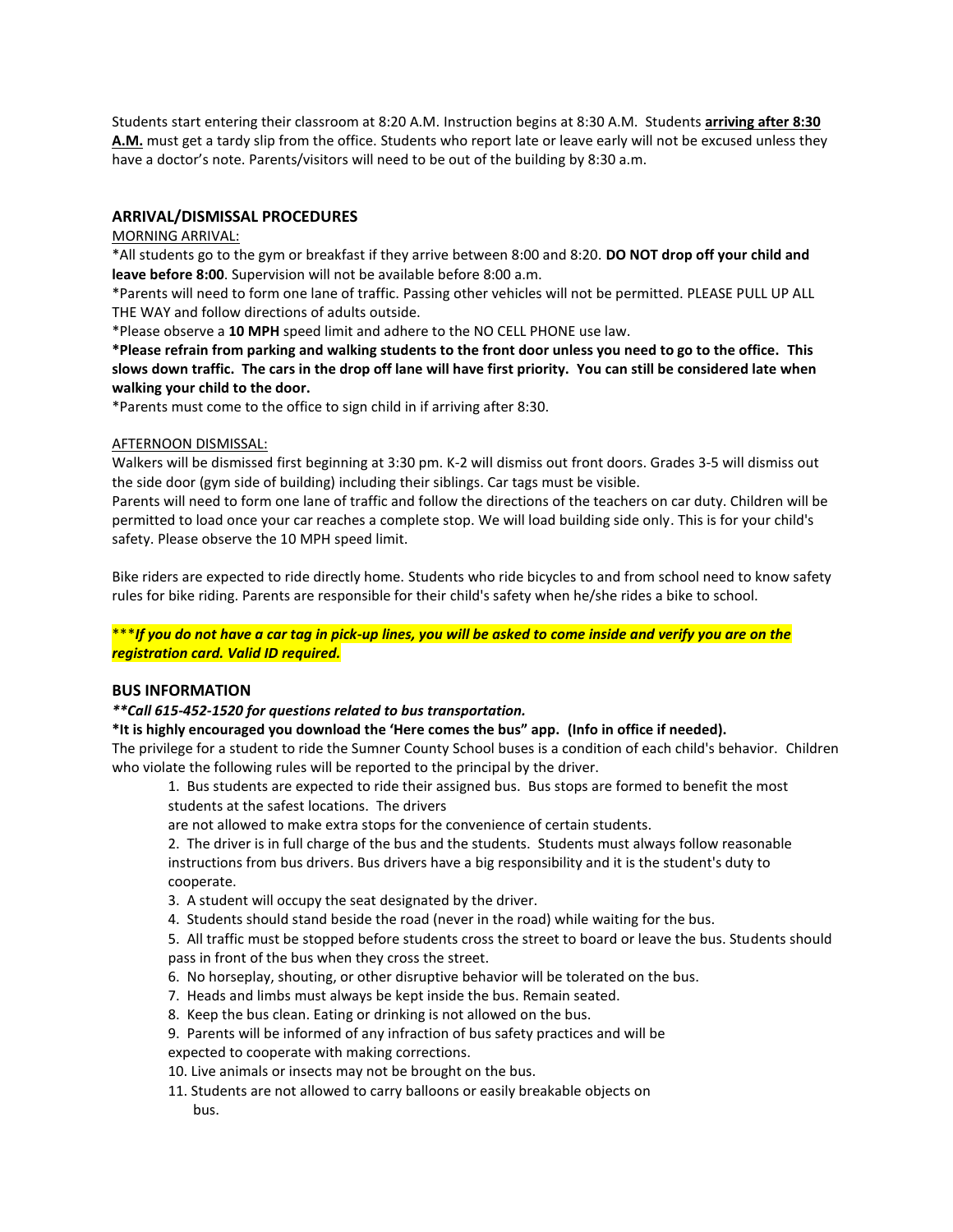Bus incidences could result in suspension from the bus and/or school. Students must have a parent note to change mode of transportation. Bus passes are required if your child is to get off at a different bus stop or ride a different bus. Problems arising at bus stops prior to boarding the bus and after unloading are the responsibility of the parents. Students may not ride a bus home with a friend after school for recreational reasons. Parents must provide transportation for recreational visits.

### **SPECIAL RESTRICTIONS ON STUDENT PICK UP**

In child custody cases involving pick up at school, the office must have a CURRENT copy of a signed court decree on file. The school can enforce only those orders for which it has documentation.

#### **SAFETY PROCEDURES**

1. Instruct your child to come straight to school and go straight home.

- 2. Students who walk to school are to walk on the left side of the road facing the traffic.
- 3. Students who ride bikes must ride with the traffic, single file and wear a helmet.

4. Parents should park in the parking zone and walk over to the entrance to pick up their child. No children are allowed to walk alone across the drive.

- 5. No skateboards are to be brought to school.
- 6. Car tags must be visible for pick up. If you have no tag you will have to sign your child out in the office.

#### **EMERGENCY DISMISSAL**

If it becomes necessary to dismiss school due to bad weather, or for any reason, the announcement will come from the Director of Schools. This will be announced over the local radio, television stations, Remind101, and ClassDojo. Do **not** call the school or the teacher as they obtain their information from the same sources as you do. If there is a forecast for inclement weather, please monitor the radio or television stations during the day for information regarding school closing.

Late start times for LPE:

1 hr. delay: 9:30 a.m. (breakfast will be served)

2 hr. delay: 10:30 a.m. (no breakfast served)

Please make sure you have discussed with your child any special arrangements in the event of early dismissal. There will be an emergency letter on file in the classroom for each student explaining the procedure the parent wants the child to follow concerning early dismissal.

## **DRESS CODE**

Every effort is made to allow students to be comfortable in school. The purpose of the dress code is to promote an atmosphere conducive to learning and safety for children. Children will be required to show proper attention to personal cleanliness, neatness, and appropriate standards of dress and appearance. Clothing which is too casual or too revealing will detract from our purpose of instruction. Parents of children dressed inappropriately will be called to bring a change of clothing. Please monitor what your child wears to school. All clothing can be at principal's discretion and include the following:

\*NO strapless dresses and tops, bare midriffs, spaghetti straps and leotards may be worn to school. Skirts must come to fingertip length.

\*NO shirts worn unbuttoned and mesh jerseys are to be worn to school unless another shirt is worn beneath it.

\*NO apparel with alcohol, drug, tobacco advertising, profanity, or suggestive implications may be worn in school.

\*ALL shoes must have backs. NO flip flops or slides. Athletic shoes with cleats may not be worn at school. Bare feet are not allowed. High heels are not considered proper dress for students. \*Students are asked not to wear make-up or artificial nails.

\*Students may wear skirts or shorts which are at least fingertip length.

\*Tank tops, racerback tops, and halter tops are considered inappropriate.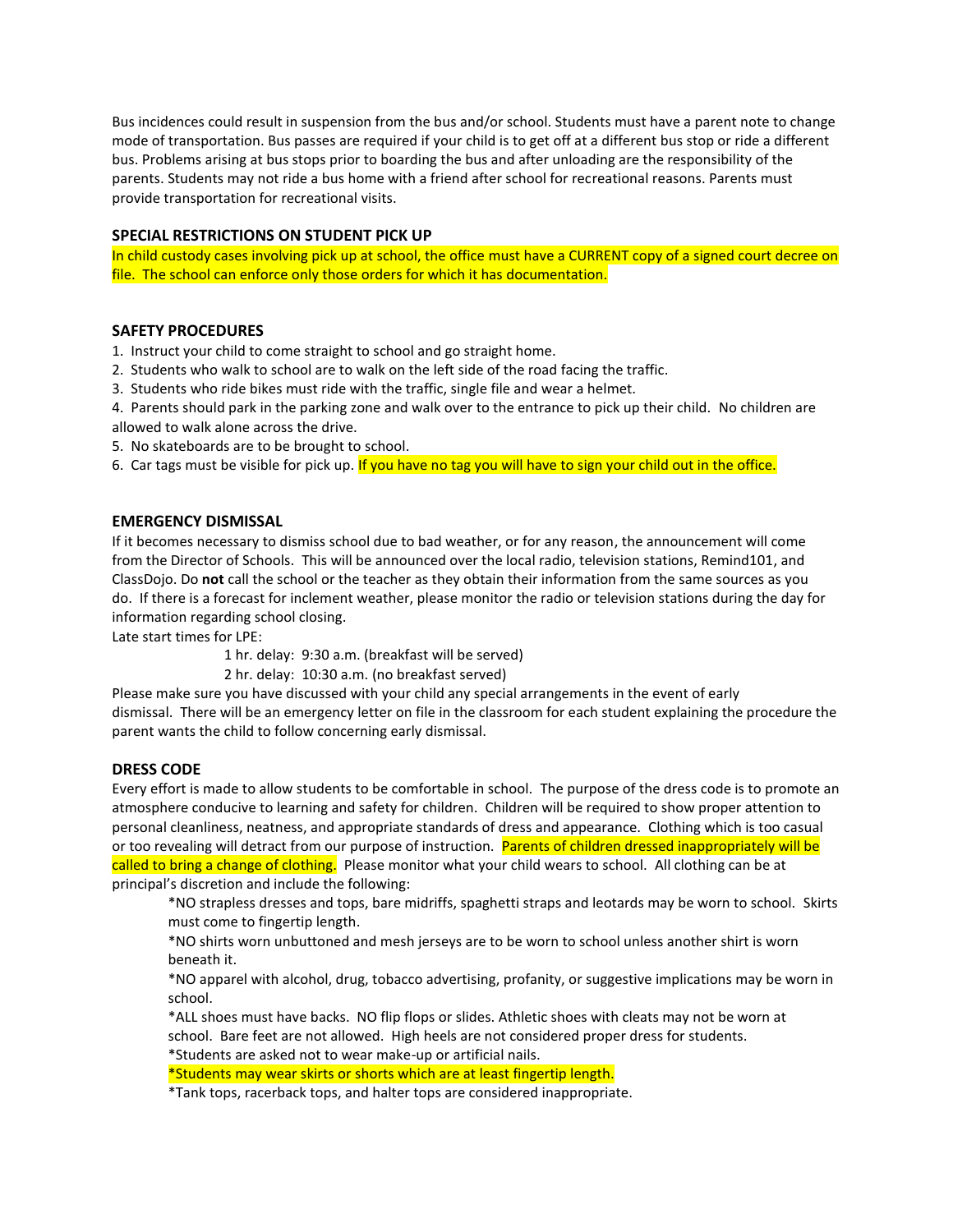Sleeveless tops with a 3-finger width are acceptable.

\*Spandex apparel of any kind is considered inappropriate. Students may not wear tights, leggings, yoga pants, or biker shorts unless they are worn with a fingertip length skirt or dress.

\*Caps, hats, gloves and scarves may be worn when weather permits but will be taken off when student arrives in building.

\*Extreme hair color (not of natural colors) or style are inappropriate for school including pieces of hair/bottom or top half or chunks. Also includes mohawk styles.

\*Clothing related to gangs shall not be worn.

\*Saggy/sagging pants are not to be worn.

\*Jeans may not have holes above the knee. If holes are distracting, student will be asked to change.

**LOST & FOUND:** Please put your child's name in all jackets, sweaters, lunch boxes, and backpacks. At the end of the year we have a large collection of articles in our lost and found which no one has claimed.

#### **DISCIPLINE**

Children have the right to learn in an atmosphere undisturbed by misbehavior. Teachers have the right to teach in the same kind of atmosphere. Children who interfere with the teaching/learning process choose to accept either natural or specified consequences. Your child's teachers will share the rules, expectations, rewards, and consequences for their classroom. Your cooperation and support for your child's teacher are greatly appreciated. Office referrals will be used when a student needs to have a conversation with the principal. Excessive and/or level of severity of referrals can lead to OSS, disciplinary hearing, and/or change of placement. Discipline is handled case by case.

#### **GENERAL SCHOOL RULES**

\*Chewing gum is not allowed. Students will respect adults and will always respond to their requests. Students will show respect for other students.

\*Fighting is not tolerated. Hallway behavior is quiet, and walking is required. Inappropriate language/name calling will not be tolerated.

\*Defacing or damaging school property may result in making restitution for damages done.

\*Students are not to buy, sell, or trade articles at school. Toys, radios, tape players, video games as well as any other personal property are not allowed at school and will be collected and returned only to a parent. (The school will not assume any responsibility for personal items brought to school.)

\*Communication devices including Smart watches, cell phones, and pagers will not be used or turned on at school or on the bus. If a device is brought to school, it must remain turned off and in backpacks. We are not responsible for devices lost or stolen.

\*Students are not to leave campus during the day for any reason unless they are checked out by a parent or guardian.

#### **DISCIPLINE PROCEDURES/ACTIONS**

Most student discipline is handled at the classroom level by the teacher or adult in charge. Continual misbehavior or an incident which requires immediate attention is handled by the principal. Student discipline handled by the principal falls into two categories:

1. An office referral from an adult staff member who has already attempted some type of intervention to correct the misbehavior. This includes classroom consequences and parental contact.

2. An office referral which requires immediate attention or is of a major issue. These include, but are not limited to, fighting, weapons, total defiance, and complete class disruption.

Action taken is based upon the severity of the incident and the student's history. As a student begins to compile several incidents, the discipline will become more severe. Consequences for student misbehavior that reach the principal's office include, but are not limited to, the following:

Conference with the student about the incident Warning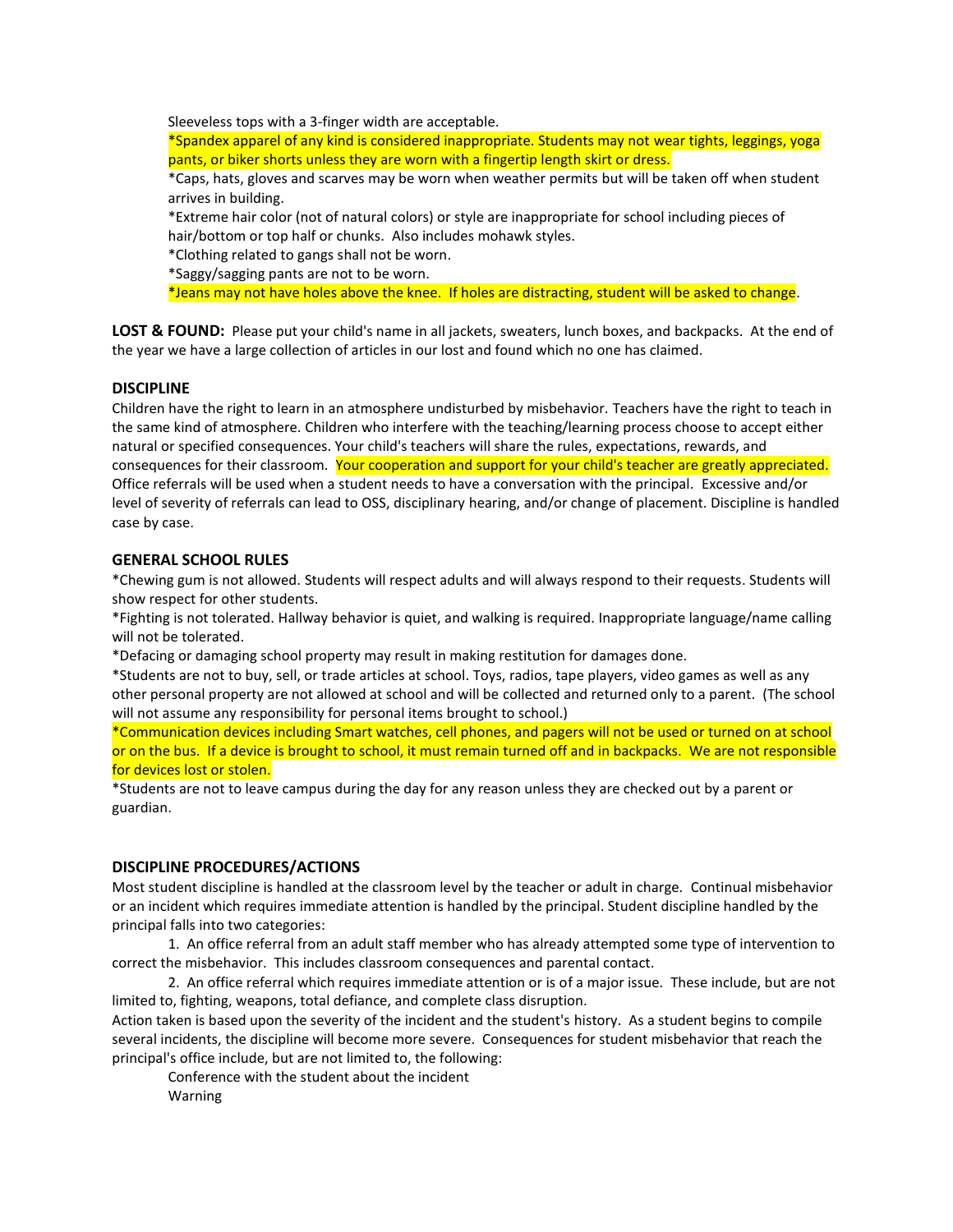Activity, recess, and/or lunch detention Before or after school detention Parent conference Out of school suspension Suspension from the bus Change in school placement

#### **WEAPONS & DANGEROUS INSTRUMENTS POLICY**

The Sumner County Board of Education has ZERO tolerance for weapons. Any student found to have brought a weapon to school or is found in possession of a weapon on school property shall be immediately removed from the general student population at the discretion of the administration and could be subject to suspension from Sumner County schools for a minimum of one calendar year.

When a student is determined to be a Special Education student, an IEP meeting, which shall include the Director or his designee, will be called to determine the appropriate disciplinary action. The Director of Schools may modify the recommendation on a case-by-case basis. The director must report each case to the Board at its next regular meeting where appropriate, criminal charges may be brought.

Any student who brings to school or who is found in possession, on school property, of any dangerous instrument will be immediately removed from the general student population. Within five school days, a *disciplinary committee* shall recommend the disposition, including suspension, of the student. The Director of Schools may modify the recommendation on case-by-case basis. The Director must report each case to the Board at its next regular meeting. *Toy weapons or facsimiles will not be permitted on school grounds. Students who possess toy weapons or facsimiles of weapons including water guns may be suspended as determined by the principal*. Students in grades K-5 may be suspended for a time commensurate with age, maturity level, and intent as determined by the principal. The principal shall report his/her action to the Director. Depending on the circumstances, the principal may refer a student possessing a toy weapon or facsimile including a water gun to the disciplinary committee (see item 15 below) for disposition as determined by the committee. The term weapon shall be defined as any dangerous instrument. The term dangerous instrument shall *include but is not limited to the following*: knives, box cutters, razor blades, clubs or police batons, paintball guns, pellet guns, BB guns, brass knuckles, chains, ice picks, spiked wrist bands, any object used in such a manner that could cause bodily harm or inflict damage, any explosive device including but not limited to fireworks, any firearm, any item which could be perceived to be a dangerous instrument such as a toy or non-working device. This list is not all inclusive; therefore, the principal shall use his/her discretion in ascertaining whether an object is a weapon as defined in this policy. Each case regardless of the circumstances must be reported to the Director of Schools. Full documentation is required including written statements from all witnesses.

The principal shall notify the parents or legal guardian of any student found in violation of this policy. The use of weapons and dangerous instruments in school plays, school bands, or any other activity is prohibited unless sanctioned in advance and in writing by the Director of Schools. An employee found to possess a weapon school property shall be disciplined up to and including dismissal. Criminal charges may be filed. Any other person in violation of this policy will be removed and appropriate criminal charges filed. This includes anyone with a legal permit from Sumner County or the State of Tennessee to carry a gun except that person acting under authority of a governmental law enforcement agency shall be exempted.

#### **HARASSMENT AND SEXUAL HARRASSMENT POLICY**

The Sumner County Board of Education is committed to safeguarding the right of all students and employees within the school system, on school campuses, at school events, and on school buses to learn and work in an environment that is free from all forms of harassment and/or sexual harassment. It is the policy of the Sumner County Board of Education is to maintain a learning and working environment that is free from harassment of any type. The Board prohibits any form of sexual harassment, or harassment based upon age, sex, marital status, religion, creed or race/national origin. Any person who believes he or she has been the victim of harassment or sexual harassment, or any third person with knowledge or belief of conduct which may constitute discrimination,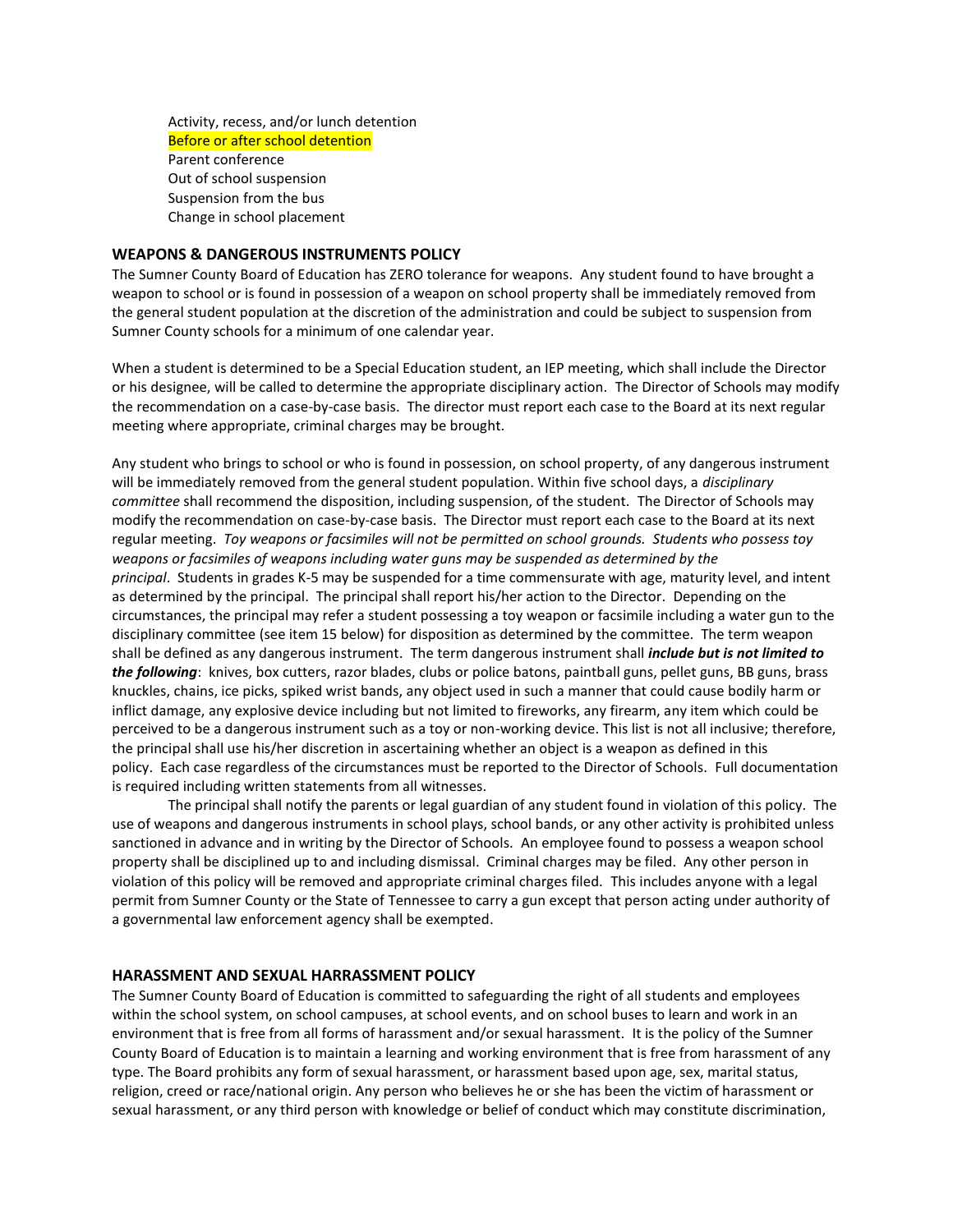sexual harassment or harassment should report it immediately to the appropriate school system official using the report form available from the school principal or from the school system office.

#### **TENNESSEE CODE ANNOTATED 49-1309**

Any principal-teacher of any public school in this state is authorized to suspend a pupil from attendance at such school including its sponsored activities, or from riding a school bus, for good and sufficient reasons. Good and sufficient reasons for such suspension may include, but shall not be limited to:

Willful and persistent violation of rules of the school or truancy; Immoral or disreputable conduct or vulgar or profane language; Violence or threatened violence against the person or any personnel attending to or assigned to any public school; Willful or malicious damage to real or personal property of any person attending or assigned to said school; Inciting, advising or counseling of others to engage in any of the acts hereinbefore Enumerated; Marking, defacing or destroying school property; Possession of a pistol, gun or firearm on school property; Possession of a knife, etc. as defined in Section 39-17-1301 on school property; Assaulting a principal or teacher with vulgar, obscene or threatening language; Unlawful use or possession of barbital or legend drugs; Any other conduct prejudicial to good order or discipline in any public school; Off-campus criminal behavior which results in the student being legally charged with a felony and the student's continued presence in school poses a danger to persons or property or disrupts the educational process. The use and /or the possession of tobacco products by students will not be permitted on the school grounds or in the school building. The possession, use, or sale of illegal drugs is a violation of state and federal law.

#### **CAFETERIA RULES**

Students will walk and wait quietly in line until served. Students should get everything they need while they are in line. **Passing through the line a second time cannot be permitted.** If something is forgotten, raise your hand and a monitor will help. Students will remain seated until they are dismissed. Students will talk in a normal speaking voice. Students will show good table manners and be courteous to others. Keep hands, feet, and any other objects to yourself. Throwing, trading or sharing of food or any objects will not be tolerated.

All students will have the appropriate behavior pointed out to them. They will be asked to refresh their memory periodically on the cafeteria rules. If a student does not demonstrate appropriate behavior, consequences will be enforced.

#### **CAFETERIA**

The cafeteria will serve breakfast from 8:00-8:20 am. A nutritious breakfast and lunch are served daily. Students are encouraged to participate in the lunch program. Lunch money may be sent in on Monday mornings and will be put into your child's account. The MyPaymentsPlus is an online prepayment system. Use [www.MyPaymentsPlus.com](http://www.mypaymentsplus.com/) to check account balances online and make payments to your student's lunch account. Monthly menus are posted online. **FAST FOOD MEALS AND SOFT DRINKS ARE NOT PERMITTED.**

All students are expected to purchase or bring a lunch from home. **If a student brings his/her lunch do not include soft drinks such as Coke, Sprite, etc**. Please see that your child can open any containers in his/her lunchbox. Each student must accept the responsibility for keeping the cafeteria clean.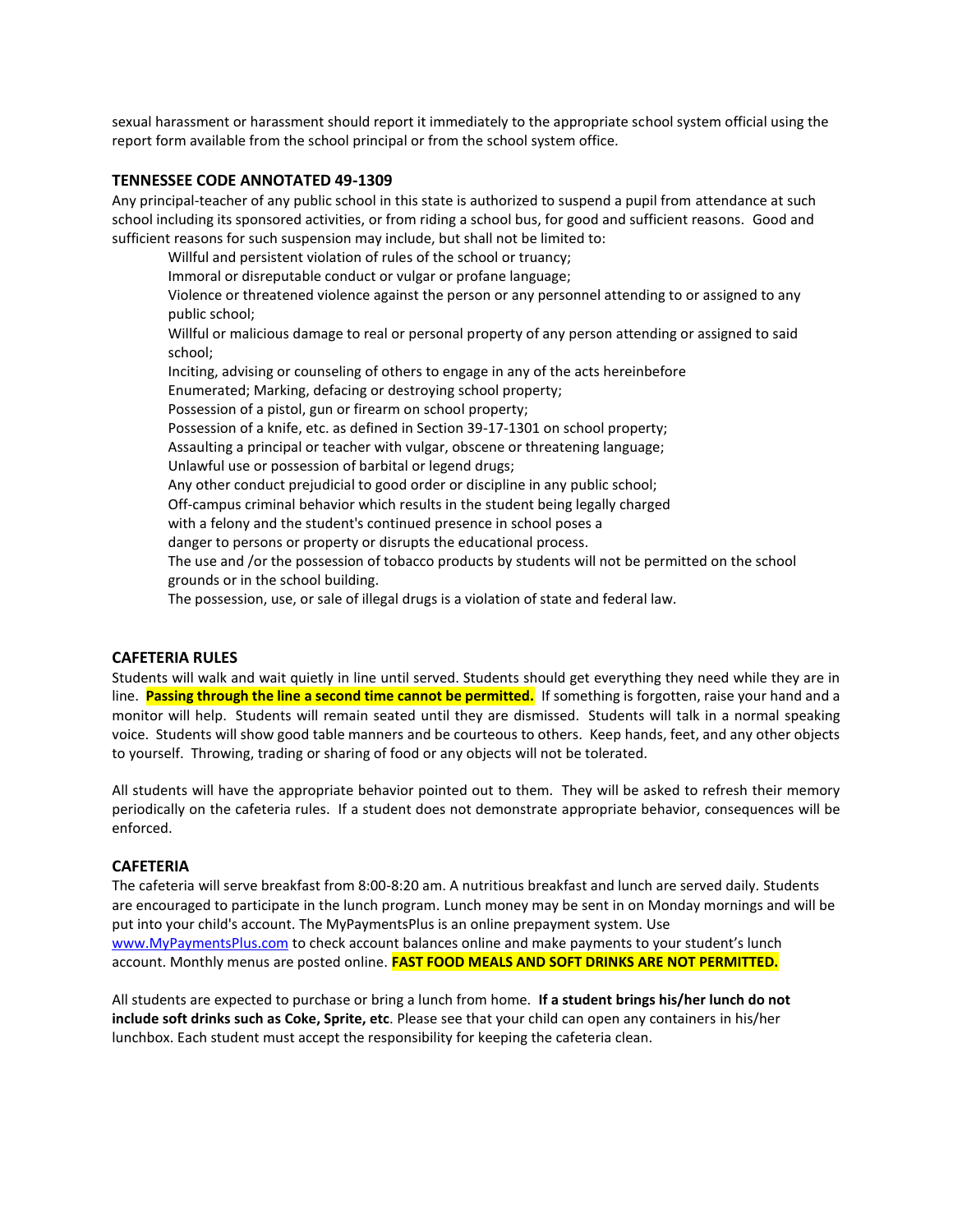We have created a new *Dolphin Diner* for guests to eat with their student. It is located across from the office. We will welcome guests after the Labor Day weekend to allow time for students to adjust and learn routines. **All visitors coming to eat** *Breakfast or Lunch* **will be asked to sign in and out of the office and review lunch guests policies. You must present a valid ID. Cell phones not permitted for guests to use during this time.** \***Only persons listed on the data form may eat with your student and your student ONLY.**

#### **ILLNESS**

If your child becomes sick during the day, the nurse or office staff will contact parents to pick up or make arrangements to have them picked up by someone else. If the child becomes sick or has a fever (100 or higher) before leaving home, please do not send the child to school. Superficial wounds will be disinfected and covered with band-aids when necessary. No aspirin or Tylenol will be given to a child unless provided by the parent with clear and specific directions for administration and a medication form is completed with the nurse. \*We will have a nurse on staff daily.

#### **MEDICATION**

According to board policy, **ALL** prescription and non-prescription medication will be kept in the office for dispensing purposes. **Non-prescription medication will not be given to a child unless the parent fills out the form for non-prescription medications and provides the medicine in the original container**. Prescription medication that must be taken at school can only be given after the parent fills out and signs the prescription form and physician's signature is obtained. The container must have a pharmacy label. If a child is to receive a morning dose of medication, you must give that dose before school. Please do not call to ask us to give your child his/her morning medicine. The school **will not** administer antibiotics that are to be given 3 times a day. These are to be given before school, after school, and at bedtime. Please review the complete medication administration protocol on the back of the student health information form for any questions regarding student medication administration.

**\*\*Please feel free to call the school nurse with any questions regarding medications.**

## **EMERGENCY PHONE NUMBERS**

Please be sure the office is aware of emergency numbers. If you change jobs during the year, please notify the school office of your new number. If your child has an emergency at school, we need to be able to reach you or a responsible person quickly. The school cannot authorize emergency care in case of serious injury; therefore, we need to be able to contact you. A relative, close friend, or neighbor is suggested as emergency contact.

## **HOMEWORK**

Homework shall be assigned for the following reasons:

- 1. To complete work started in class or to expand, enrich regular class work.
- 2. To build interest in reading and learning or make up work missed (absent)
- 3. To encourage parents' awareness of student learning.
- 4. To provide an opportunity to pursue special interest or ability areas.
- 5. To increase learning time and to establish independent study skills.

#### **GRADING POLICY**

Parents can expect report cards to be viewed via Skyward four times during the school year. Kindergarten – third grade will use standards based grading.

#### **PARENT CONFERENCES**

Please see the school calendar for Parent Conference dates. Parents or teachers may request a conference at any time during the year. Meetings must be scheduled. Instructional time is protected and will not be interrupted. Times to conference will be scheduled with the teacher.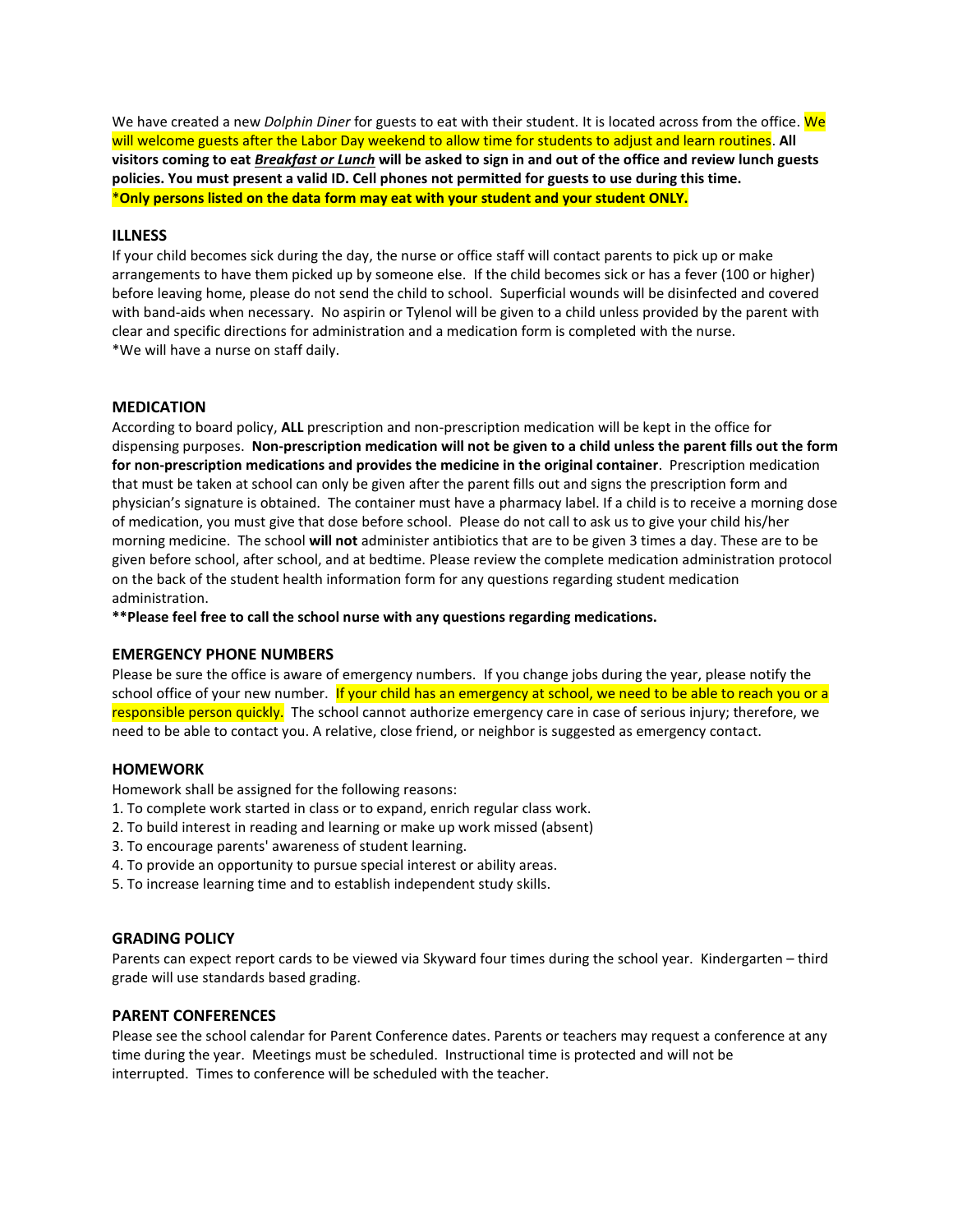## **SCHOOL VISITORS AND VOLUNTEERS**

Lakeside Park appreciates all parents, family members, and guests who volunteer to help at school. We are grateful for parent volunteers. Special times like our Dolphin Dash call for short-term opportunities for service to the school.

All visitors and volunteers sign in through the office when they arrive at the building. Parents are always welcome at Lakeside. Do not drop by the room before, during, or after school unannounced. All school visitors must wear a visitor sticker or badge from the office. Otherwise, access will be denied.

## **TEXTBOOKS**

Textbooks are loaned to students for their use during the school year. Workbooks and other consumable supplies are paid for by the students. Please be sure your name, grade and school are written in ink in the front of the books in case they are misplaced. Students will be fined for lost or abused textbooks.

## **TELEPHONE**

School lines need to be kept open for business and emergencies. Telephone calls from parents to child or vice versa are not allowed except in case of emergency. Messages for teachers may be left with the secretary. Messages for students will be given to them at the end of the school day. Students may not use cell phones or any other communication device during school hours.

## **SCHOOL PARTIES**

Parties will be limited throughout the school year. Teachers will send home more details including items needed or volunteer information. Some parties may be students only. Please look for info from your child's teacher. Parents are welcome and encouraged to assist the teacher when needed.

## **BIRTHDAY TREATS**

Birthday treats are to be limited to a treat and/or drink. Students may celebrate during lunch or a time determined by the teacher. Invitations to an off-sight party will only be allowed at the end of the day and if every child receives one.

**Please do not send Birthday or Special Occasion Balloons or flowers from the florist to your child at school- no glass or balloons allowed on bus.**

## **CHILD ADVOCACY GROUPS**

Answers to many questions and helpful information may be obtained from the following groups. This information is provided as a service and is not an endorsement.

\*Tennessee State Department of Education, 615-741-2851

http://www.state.tn.us/education/speded/index.htm

- \*The ARC of Tennessee, 615-248-5878 http://www/thearctn.org/
- \*Support and Training for Exceptional Parents (STEP) 463-2310, http://www/tnstep.org/

\*Tennessee Protection and Advocacy, 615-298-1080 http://www.tpainc.org/

\*Tennessee Voices for Children, 615-269-7751 <http://www.tnvioces.org/main.htm>

\*TN Child Abuse Hotline 1-855-209-4226

For a more extensive list visit: <http://mingus.kc.vanderbilt.edu/tdir/dbsearch.asp>

## **CONTINUOUS NOTICE OF NONDISCRIMINATION**

The Sumner County School System does not discriminate on the basis of race, color, national origin, sex, disability or age in its programs or activities; and provides equal access to all programs and youth groups. The following individuals have been designated to handle inquiries regarding the nondiscrimination policies: Title VI/IX Coordinators:

Katie Brown (if student to student), Safe Schools, Healthy Students Coordinator,

615-451-6500, katie.brown@sumnerschools.org

Naomi Aitchison (if adults are involved), Assistant Director for Human Resources.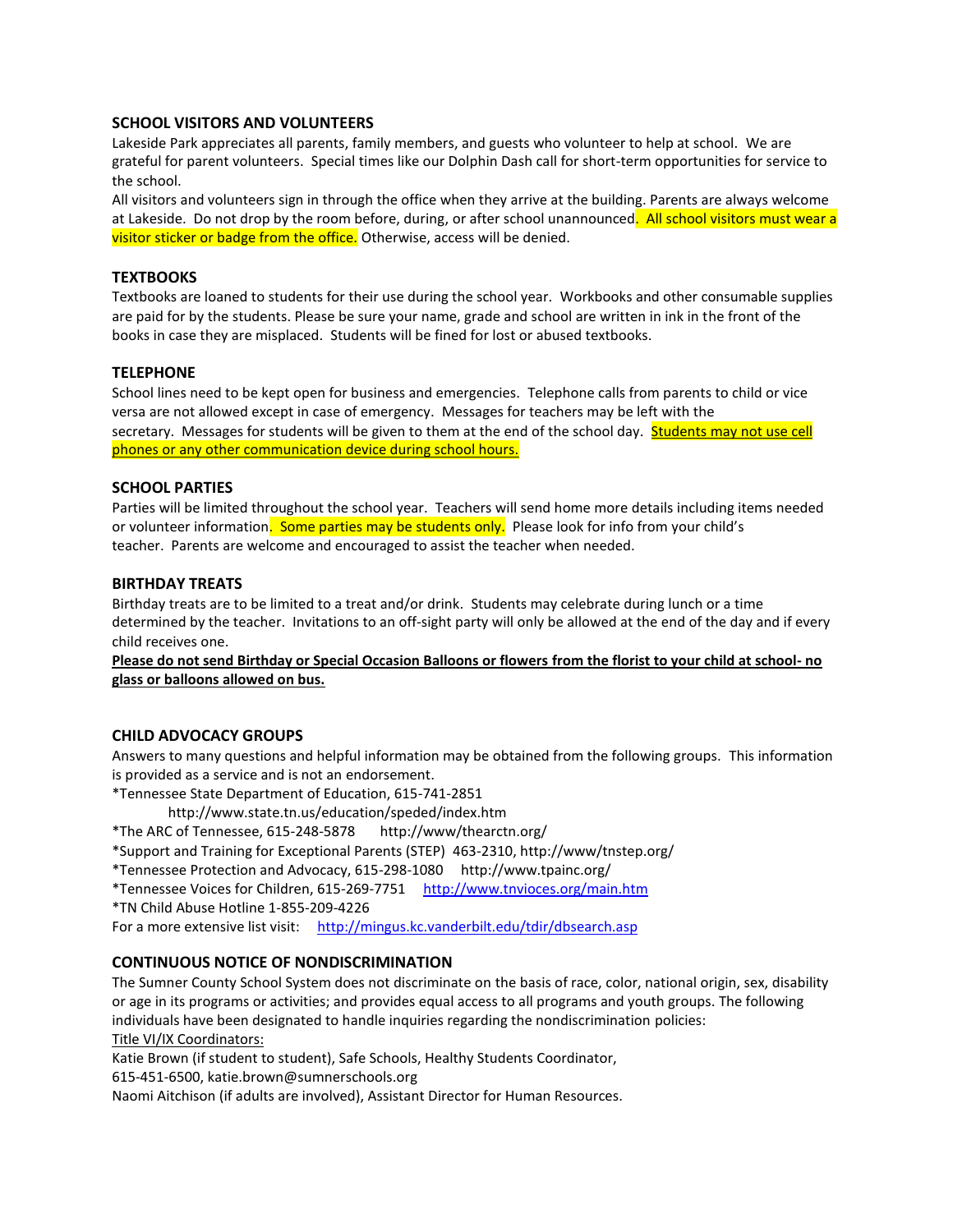615-451-5226, naomi.aitchison@sumnerschools.org 504 Coordinator:

Selena Elmore, SCS Section 504 District Coordinator,

615-451-6598, selena.elmore@sumnerschools.org

## **SUMNER COUNTY SCHOOLS INTERNET ACCEPTABLE USAGE POLICY**

The purpose of the Internet is to support research and education in and among academic institutions in the US by providing access to unique resources and the opportunity for collaborative work. The use of Sumner County School District Internet accounts must be in support of education and research and consistent with the educational objectives of the District. Transmission of any material in violation of any US or state regulation is prohibited. This includes, but is not limited to copyrighted material, material protected by trade secret, computer viruses, or objectionable materials. Use of the Internet shall be solely for the purpose of facilitating the exchange of information the furtherance of education and research, and otherwise be consistent with Sumner County School Board policies and objectives.

School administrators will deem what is inappropriate use and their decision is final. You are expected to abide by the generally accepted rules of network etiquette which include but are not limited to the following: Do not use inappropriate language. Do not reveal personal information about yourself or other students. Be aware that the Internet information is not private. School administrators have access to all information. Do not use the network in such a way that you would disrupt the use of the network by other users.